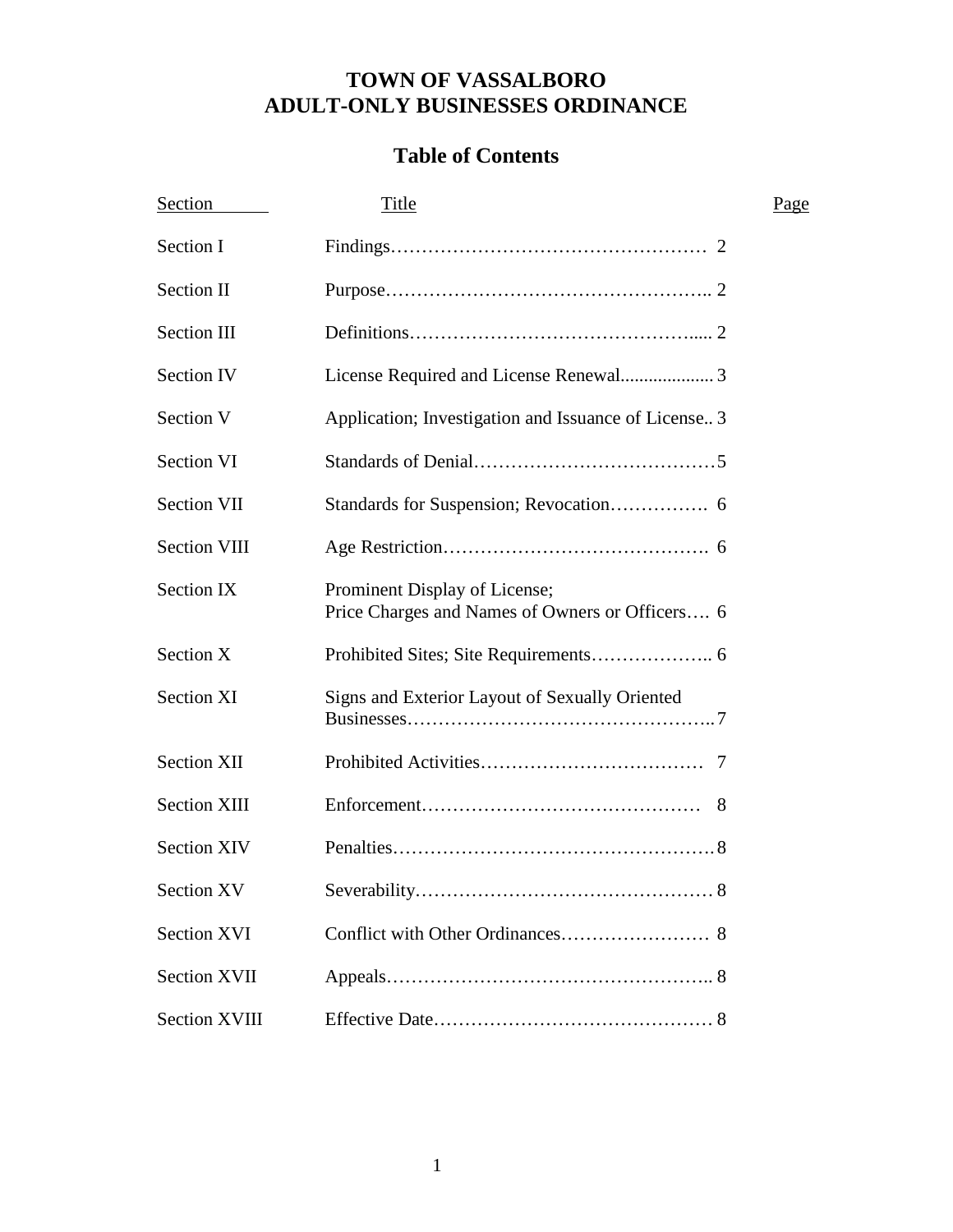# **TOWN OF VASSALBORO ADULT-ONLY BUSINESSES ORDINANCE**

#### **Section I. Findings**

The Citizens of the Town of Vassalboro believe that sexually oriented businesses, because of their very nature, have negative secondary effects on surrounding areas. They have observed that in many communities throughout this country the presence of sexually oriented businesses is consistently and strongly associated with perceived decreases in value of both residential and commercial properties and the facilitation of illicit and undesirable activities. This evidence is relevant to issues facing the Town. It is recognized that sexually oriented businesses can adversely affect the character and quality of life of a town and can be incompatible with surrounding uses, particularly when the sexually oriented businesses are located in proximity to residences, day care centers, Schools, houses of worship, public parks or recreational areas. An ordinance is a proper and reasonable means of controlling the negative secondary effects of sexually oriented businesses.

#### **Section II. Purpose**

The regulations of this Ordinance are not directed at the content of speech but are directed at the negative secondary effects of sexually oriented businesses. The purpose of this Ordinance is to regulate the place and manner of operation of sexually oriented businesses. It is intended to regulate and to annually license sexually oriented businesses, and to prevent their location in proximity to residences, day care centers, Schools, houses of worship, public parks or recreational areas. Regulation of these uses is necessary to insure that the negative secondary effects will not contribute to the blighting or downgrading of the surrounding areas of the Town at large. The purpose of this Ordinance is not to prohibit sexually oriented businesses from operating in the Town, but to regulate their location and manner of operation, while providing a reasonable opportunity for such businesses to exist.

#### **Section III. Definitions**

The following terms as used in this Ordinance and for the purpose of the Ordinance have the meanings to them below:

- A. "Adult amusement store" means an establishment having as a substantial or significant portion of its sales or stock in trade, erotic material, or an establishment with a portion of the premises devoted to the sale or display of such material, or an establishment that holds itself out to the public as a purveyor of such materials based on its signage, advertising, displays, actual sales, presence of video preview or coin-operated booths, the exclusion of minors from the establishment's premises, or any other factors showing that the establishment's purpose is to purvey such material.
- B. "Adult motion picture theater," means an enclosed building used regularly and routinely for presenting motion picture or video material having as a dominant theme material distinguished or characterized by an emphasis on erotic material for observation by patrons therein.
- C. "Adult entertainment cabaret," means a public or private establishment which features entertainers who by reason of their appearance or conduct perform in a manner which is designed primarily to appeal to the prurient interests of the patron.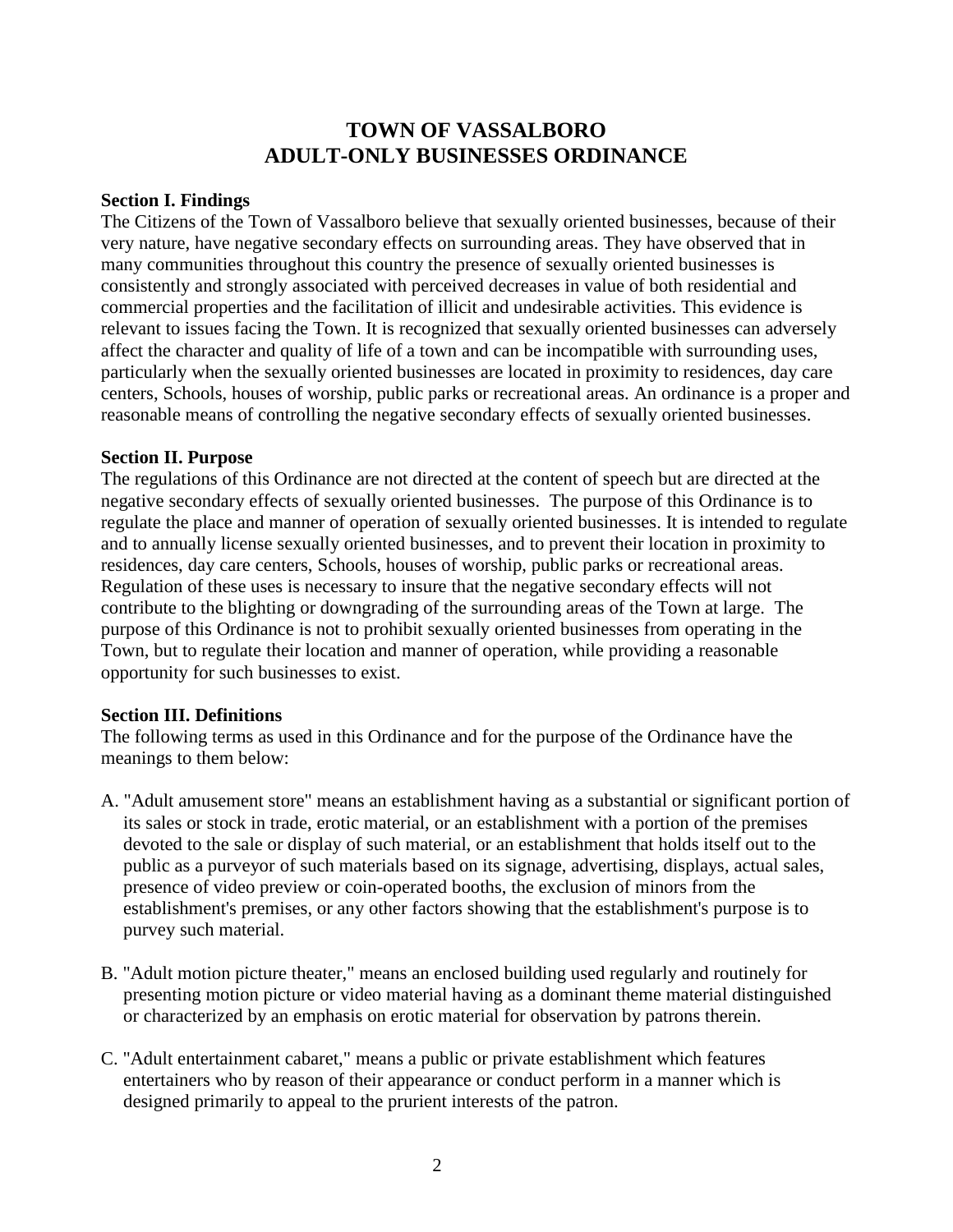- D. "Adult spa," means an establishment or place primarily in the business of providing services of an erotic nature.
- E. "Sexually oriented business," means Adult amusement stores, Adult movie theaters, Adult entertainment cabarets, or Adult spas, as defined herein, or any business where erotic materials and activities are displayed, depicted, described or simulated as a regular and substantial part of its operation.
- F. "Residence," means any structure, which is principally used as a dwelling including, without limitation, a single family or multi-family house, an apartment, a condominium, or a mobile home.
- G. "Specified criminal activity," means a criminal conviction for any of the following offenses: prostitution or promotion of prostitution; dissemination of obscenity; sale, distribution, or display of harmful material to a minor; sexual performance by a child; or any similar sex-related offenses to those described above under the Maine Criminal Code or statutes of other states, the United States or any other nation or province, and for which:
	- (1) less than two (2) years have elapsed since the date of conviction or the date of release from confinement or probation imposed for the conviction, whichever is the later date, if the conviction is for an offense punishable by a maximum term of imprisonment of less than one year;
	- (2) less than five (5) years have elapsed since the date of conviction or the date of release from confinement or probation imposed for the conviction, whichever is the later date, if the conviction is for an offense punishable by a maximum term of imprisonment of one year or more;
	- (3) less than (5) years have elapsed since the date of the last conviction or the date of release from confinement or probation imposed for the last conviction, whichever is the later date, if the convictions are for two or more offenses or combination of offenses occurring within any twenty-four (24) hour period, and all such offenses are punishable by maximum term of imprisonment of less than one year.

## **Section IV. License Required**

A person or persons wishing to operate a sexually oriented business shall obtain an annual license (a) prior to opening the person's establishment, and (b) prior to expiration of the current annual license. A license issued under this Ordinance does not eliminate the requirements of any other Ordinance in Vassalboro including the Site Review Ordinance.

#### **Section V. Application; Investigation and Issuance of License**

1. Application. An applicant for sexually oriented business license shall:

- A. Complete and file an application prescribed by the Planning Board;
- B. Deposit a license fee and a processing fee in advance with the Town Clerk or the Code Officer. The amount of which fees are to be set by the Board of Selectmen and amended from time to time.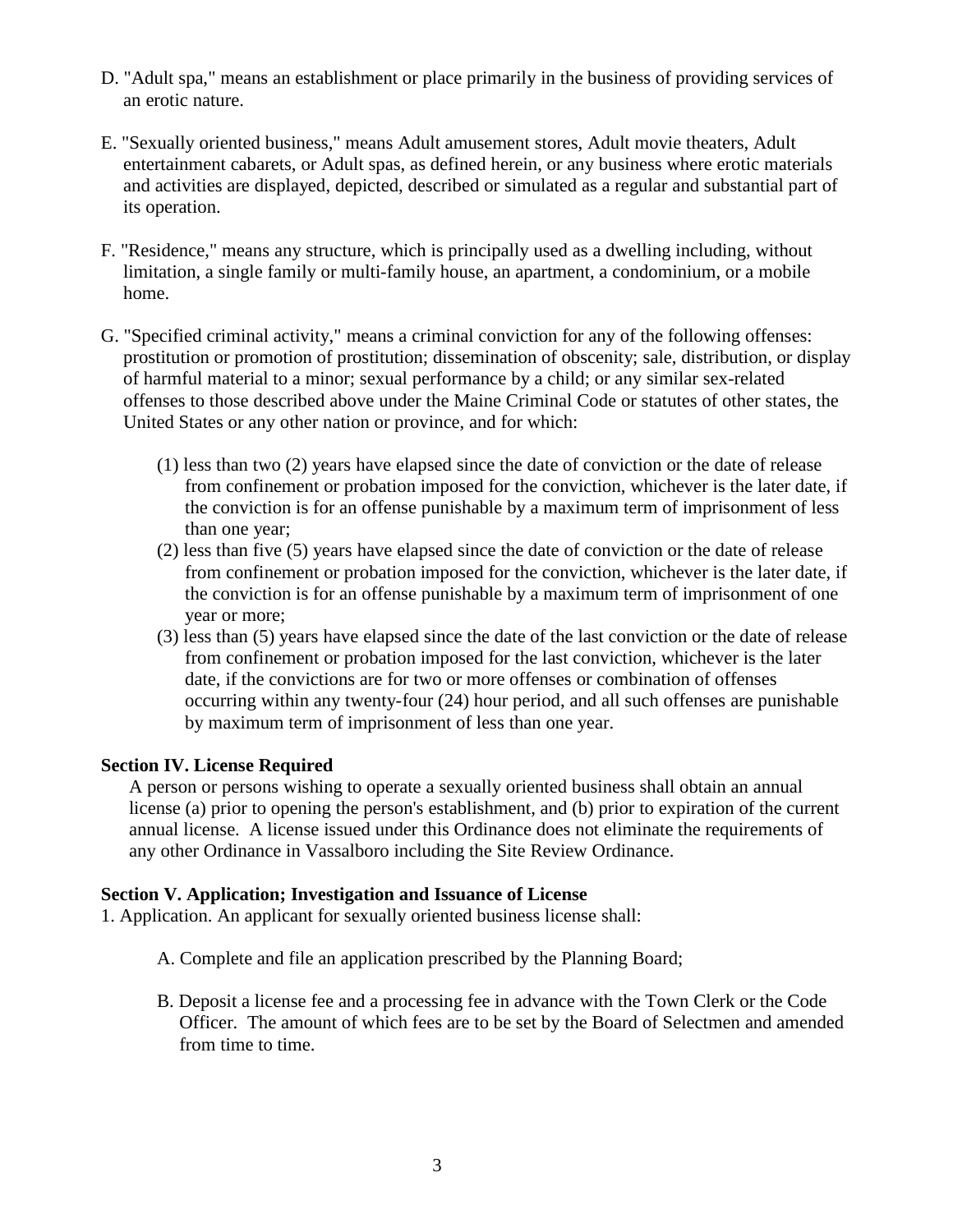- C. Submit the completed application to the Planning Board through the Code Enforcement Officer, together with attested copies of the articles of incorporation and bylaws, if the applicant is a corporation, evidence of partnership, if a partnership, or articles of association and bylaws, if the applicant is an association, as well as a list of all officers and directors;
- D. File a sworn affidavit, which states the names of all owners, officers, managers or partners of the applicant, and their places of residence at the time of the application and for the immediately preceding three (3) years;
- E. File the release authorized by 16 M.R.S.A, Section 620(6) (Criminal History Record, Information Act) with the application, for the applicant and each officer, owner, manager or partner of the applicant;
- F. Submit evidence of right, title or interest in the premises in which the sexually oriented business will be sited, along with the written consent of the owner of the premises for such use if applicant is not the owner;
- G. State the date of initiation of the sexually oriented business and the nature of the business with a description of the nature of all products and services offered to customers.
- H. Submit evidence of compliance with Section X of this Ordinance and evidence that there is no basis for denial of a license to applicant under the standards listed in Section VI of this Ordinance.
- 2. Investigation of applicant, officers. Upon receipt of an application or notice of a change of the owners, officers, managers or partners of the applicant:
	- A. The Code Officer, upon receipt of a completed application, shall immediately send a copy of the complete application to the Town Manager, and the Planning Board. The Code Officer shall also immediately consult with the Chairman of the Planning Board and arrange for public notice of a public hearing on the application in a newspaper of general circulation and by mail to owners of lots within 1000 feet of the proposed location of the structure, at least 10 days prior to the public hearing before the Planning Board. The costs of publication, certified mail postage, and other expenses related to the hearing shall be paid from the processing fee. After receipt of required reports from the Town officials, the Code Officer shall forward the application and other documents to the Planning Board for public hearing and final decision. The hearing shall be held within thirty (30) days after receipt of a complete application by the Code Officer and a decision shall be made within fifteen (15) business days thereafter.
	- B. The Code Enforcement Officer; within fifteen days of receipt of the application, shall inspect the location or proposed location and construction drawings to determine whether the applicant's proposed plan satisfies the setback and construction requirements of this ordinance and then report findings in writing to the Planning Board. The Code Enforcement Officer shall enforce the provisions of all the applicable Town Ordinances and State Laws as indicated in accordance with 30-A M.R.S.A. 4452.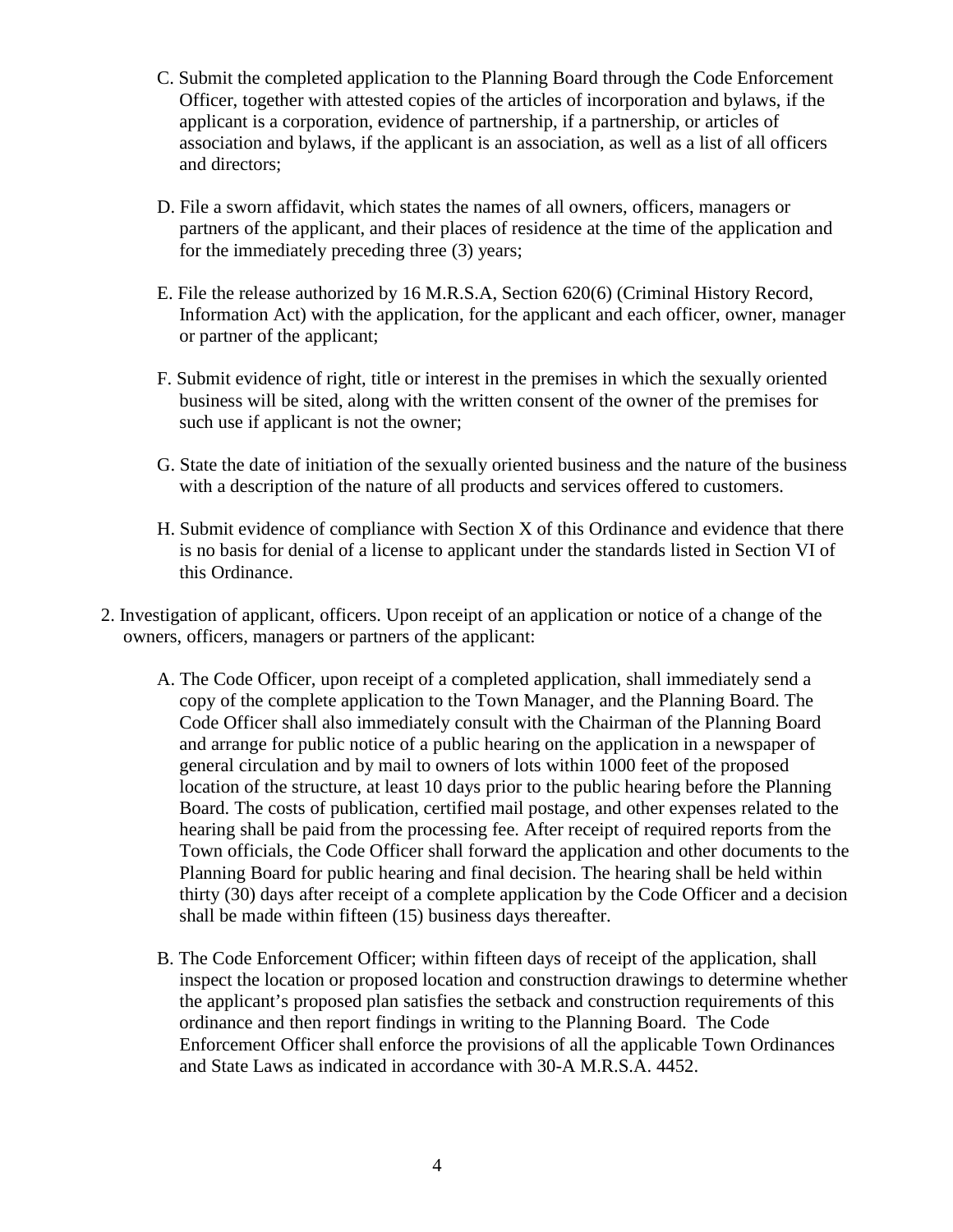- C. The Code Enforcement Officer with the help of the Town Police Chief, shall investigate the applicant, including the criminal history record information required under Section V (1) (E), and then report findings in writing to the Planning Board, and
- D. The Code Enforcement Officer, within fifteen days of receipt of the application, shall verify that the proposed premises of the establishment will comply with Section X and with all other applicable State and Town laws and land use codes of the Town and then report findings in writing to the Planning Board. The Code Officer will also verify whether or not other permitting under local Ordinances and state laws is required in addition to verification for compliance.
- 3. Issuance of license. The Planning Board, after notice and public hearing, shall determine whether the application and documents submitted comply with all of the requirements of this Ordinance. The license shall be issued upon determination by the Planning Board, based upon the record, including evidence and testimony at the public hearing, that the applicant meets the requirements of this Ordinance. The license may not be transferred or assigned.

#### **Section VI. Standards of Denial**

An application for a sexually oriented business license shall be denied in the following circumstances:

- A. The applicant is a corporation or other legal entity that is not authorized to do business in the State of Maine;
- B. The applicant is an individual who is less than 18 years of age;
- C. The applicant has submitted an incomplete application, knowingly made an incorrect statement of a material nature, or failed to supply additional information required that is reasonably necessary to determine whether the license can be issued;
- D. The applicant, if an individual, or any person having an ownership or management interest, if a corporation or other legal entity, has been denied a sexually oriented business license for knowingly making an incorrect statement of a material nature within the immediately preceding five years;
- E. The applicant, if an individual, or any person having an ownership or management interest, if a corporation or other legal entity, has had a license granted pursuant to this Ordinance or a similar ordinance provision in any other municipality revoked for any reason during the immediately preceding five years;
- F. The applicant, if an individual, or any person having an ownership or management interest, if a corporation or other legal entity, has committed any Specified Criminal Activity as defined herein;
- G. The site on which the sexually oriented business is proposed is a prohibited site under Section X, or
- H. The application in any other way fails to meet the requirements of this Ordinance.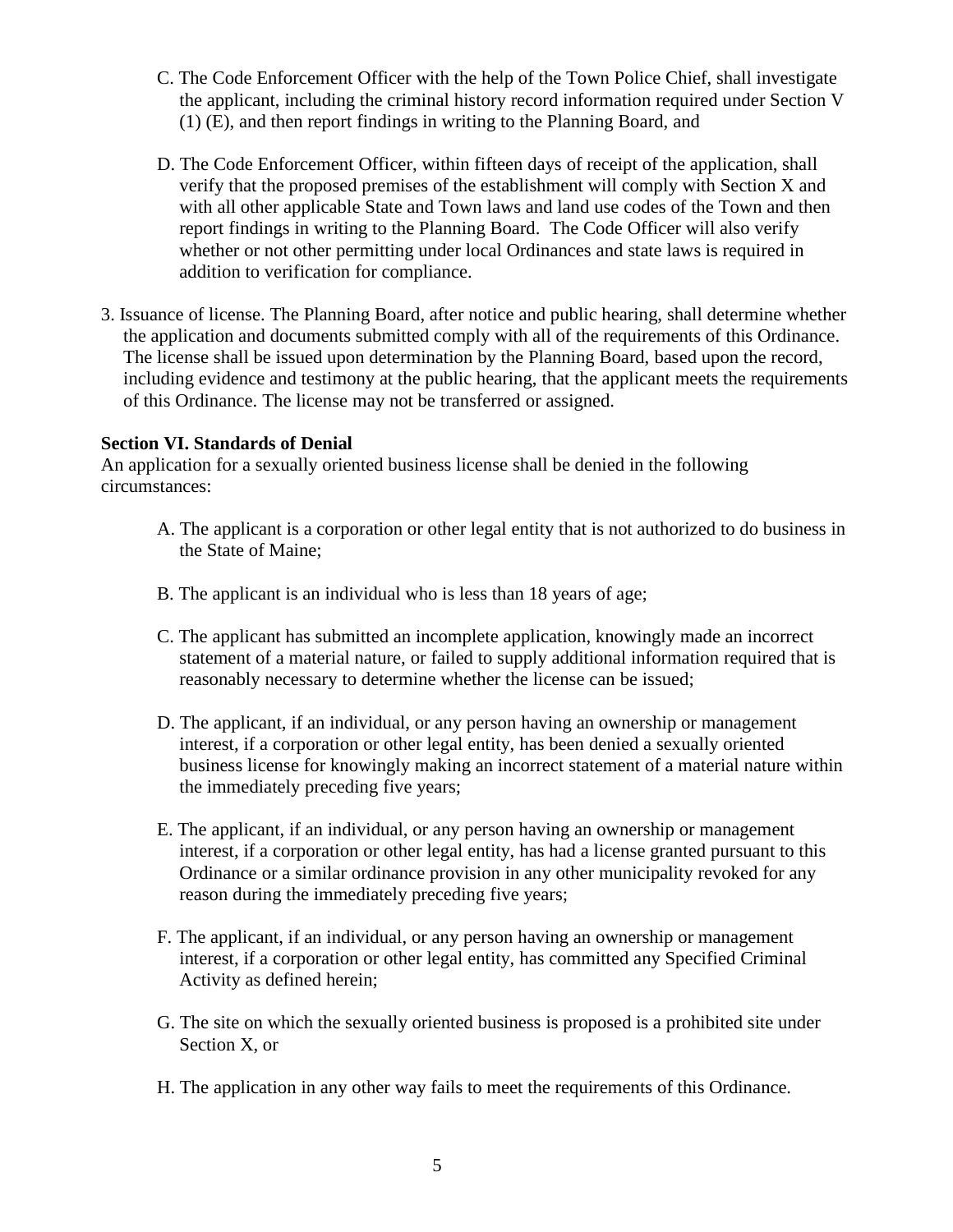## **Section VII. Standards for Suspension; Revocation**

A sexually oriented business license may be suspended or revoked by the Planning Board after notice and hearing upon a finding that the licensee has violated any provision of this Ordinance. Providing false or erroneous information in an application shall be a reason for revoking or suspending a permit.

## **Section VIII. Age Restriction**

No sexually oriented business may permit any person under the age of 18 years into the premises in which the sexually oriented business is located.

## **Section IX. Prominent Display of License; Price Charges and Names of Owners or Officers**

A sexually oriented business licensee must display the sexually oriented business license at all times in an open and conspicuous place in the sexually oriented business for which the license has been issued. Sexually oriented business licenses must also display at all times in an open and conspicuous place in the sexually oriented business a complete list of the names of owners and officers of the sexually oriented business and a complete list of fees, prices charged for all food, beverages, goods, wares, merchandise or services offered by the business unless the price is conspicuously displayed on the individual product.

## **Section X. Prohibited Sites; Site Requirements**

- 1. A sexually oriented business may not be sited within 500 feet of the closest part of the structure of a business which caters to the general public or 1,000 feet of the closest part of the structure of any of the following:
	- A. A church, synagogue or other house of religious worship;
	- B. A public or private elementary or secondary school;
	- C. A day care facility;
	- D. A public park or public recreational facility;
	- E. Any residence on adjacent property, excepting the owner or proprietor;

The distance cited in this section shall be measured between the closest edge of the structure of the sexually oriented business and the closest edge of the structure of the use listed (A) through (E) above.

- 2. A sexually oriented business will be required to construct a visual barrier around the sides of the business as required by the Planning Board.
- 3. It shall be unlawful for any person to cause or permit the operation, establishment, substantial enlargement, or transfer of ownership or control of a sexually oriented business within one thousand (1,000) feet of another sexually oriented business.
- 4. It shall be unlawful for any person to cause or permit the operation or establishment of more than one sexually oriented business in the same building, structure, or portion thereof.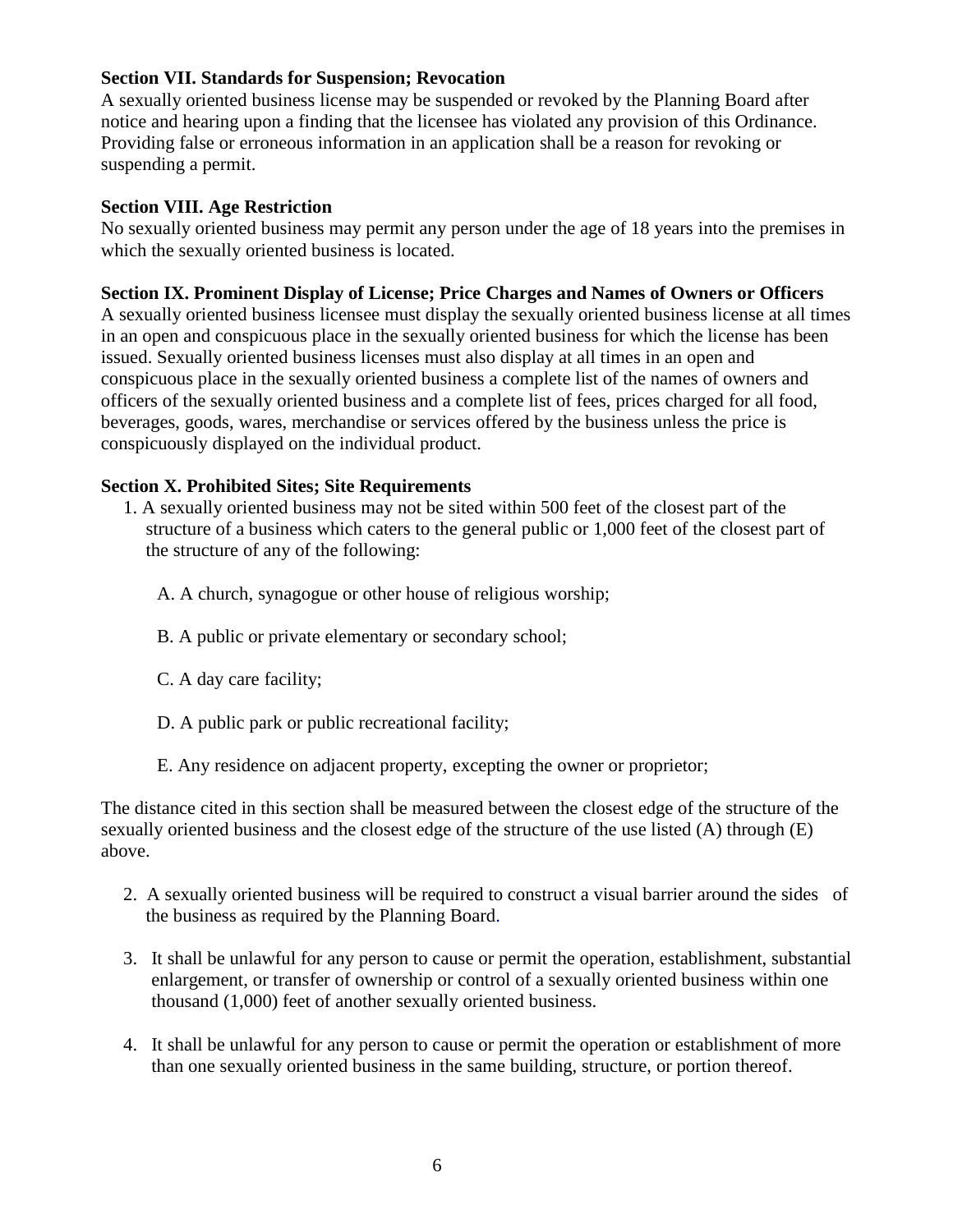#### **Section XI. Signs and Exterior Layout of Sexually Oriented Businesses**

- 1. Sexually Oriented Businesses shall have an 8.5 inch by 11 inch sign at each entrance stating "Under 18 not admitted" or similar wording accepted by the Planning Board.
- 2. Sexually Oriented Businesses may have an 8.5 inch by 11 inch sign at entrances listing business hours, and appropriately posted signs, with letters no larger than 3 inches high, stating "Entrance", "Parking", "No Loitering" or other wording approved by the Planning Board.
- 3. Sexually Oriented Businesses shall have only one exterior identification sign.
	- A. The sign shall contain only the name of the establishment and "XXX" or the type of business as defined in Section III above.
	- B. The sign may not contain any other symbols or illustrations.
- C. The sign must meet the approval of the Planning Board, who may require changes if they believe the proposed sign would be offensive to a significant number of Vassalboro residents.
	- D. The exterior dimension of the sign shall not exceed 30 square feet.
	- E. The sign may be two sided.
	- F. The sign may be unlit, internally lit, or lit with spotlights.
	- G. The lights may not blink.
	- H. The bottom of the sign may not be more than 10 feet above grade.
	- I. The top of the sign may not be more than 15 feet above grade.
- 4. No signs or symbols, except as permitted in Section XI, paragraphs 1 through 3 above, shall be visible from the exterior of the establishment.
- 5. Exterior lights shall be used for necessary illumination; they shall not blink nor be so bright as to unduly disturb neighbors or passersby, as determined by the Planning Board.

## **Section XII. Prohibited Activities**

- A. All acts of public indecency, as defined in 17-A M.R.S.A., Section 854, are prohibited in sexually oriented businesses.
- B. All other acts prohibited by applicable ordinances or laws.
- C. No alcoholic beverages allowed on the premises.
- D. The sexually oriented business hours of operation will be allowed anytime during the hours of 8:00 am – Midnight seven days a week.